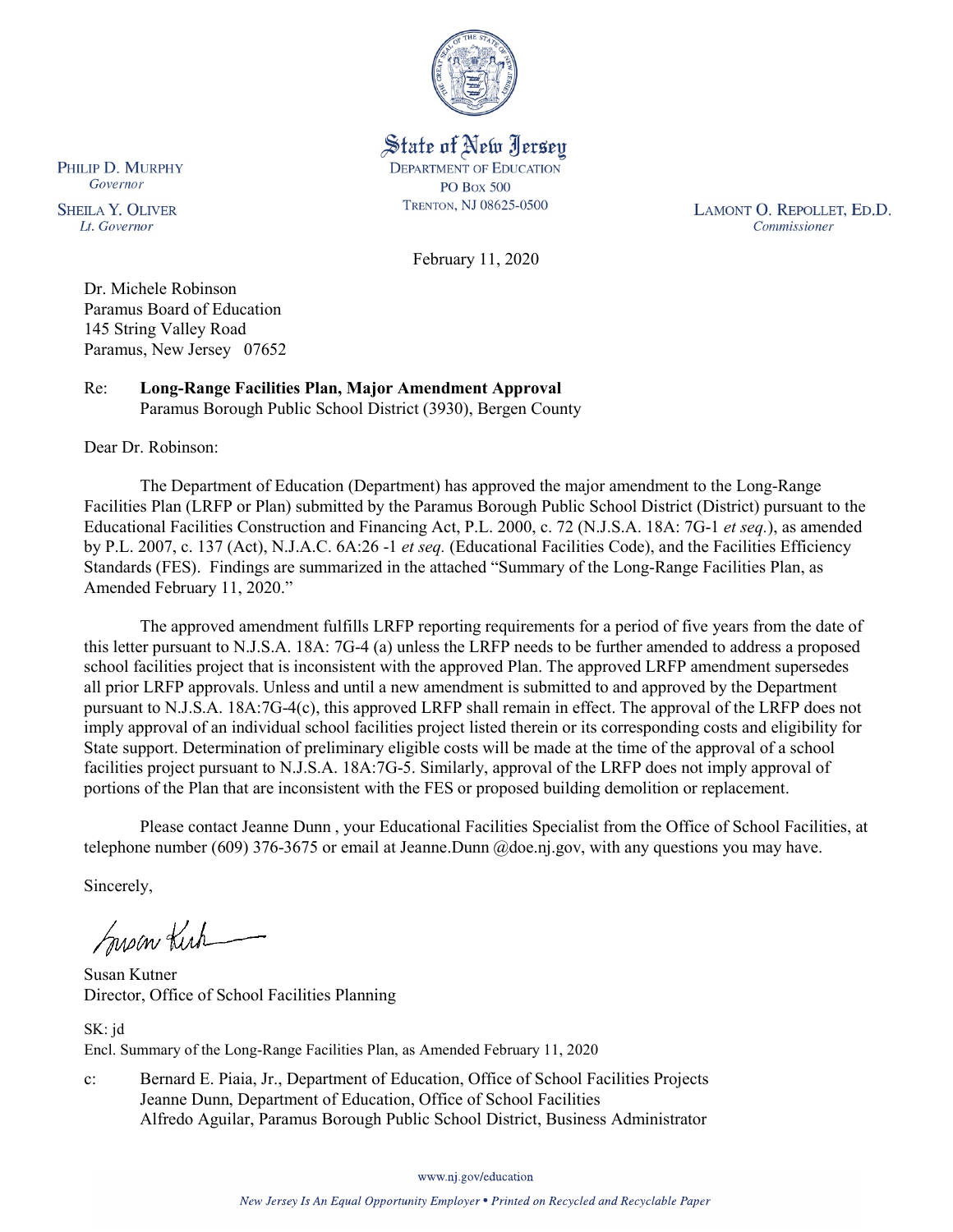# **Paramus Borough Public School District (3930) Summary of the Long-Range Facilities Plan, as Amended February 11, 2020**

The Department of Education (Department) has completed its review of the major amendment to the Long-Range Facilities Plan (LRFP or Plan) submitted by the Paramus Borough Public School District (District) pursuant to the Educational Facilities Construction and Financing Act, P.L. 2000, c. 72 (N.J.S.A. 18A: 7G-1 *et seq.*), as amended by P.L. 2007, c. 137 (Act), N.J.A.C. 6A:26-1 et seq. (Educational Facilities Code), and the Facilities Efficiency Standards (FES).

The following provides a summary of the District's approved amended LRFP. The summary is based on the standards set forth in the Act, the Educational Facilities Code, the FES, District-reported information in the Department's LRFP reporting system, and supporting documentation. The referenced reports in *italic* text are standard reports available on the Department's LRFP website.

#### **1. Inventory Overview**

The District is classified as a Regular Operating District (ROD) for funding purposes. It provides services for students in grades PK-12.

The District identified existing and proposed schools, sites, buildings, rooms, and site amenities in its LRFP. Table 1 lists the number of existing and proposed district schools, sites, and buildings. Detailed information can be found in the *School Asset Inventory Report* and the *Site Asset Inventory Report.*

**As directed by the Department, school facilities projects that have received initial approval by the Department and have been approved by the voters, if applicable, are represented as "existing" in the LRFP.** Approved projects that include new construction and/or the reconfiguration/reassignment of existing program space are as follows: n/a.

# **Table 1: Number of Schools, School Buildings, and Sites**

|                                              | <b>Existing</b> | <b>Proposed</b> |
|----------------------------------------------|-----------------|-----------------|
| Number of Schools (assigned DOE school code) |                 |                 |
| Number of School Buildings <sup>1</sup>      |                 |                 |
| Number of Non-School Buildings <sup>2</sup>  |                 |                 |
| Number of Vacant Buildings                   |                 |                 |
| Number of Sites                              |                 |                 |

*1 Includes district-owned buildings and long-term leases serving students in district-operated programs 2 Includes occupied district-owned buildings not associated with a school, such as administrative or utility buildings*

Based on the existing facilities inventory submitted by the District:

- Schools using leased buildings (short or long-term):  $n/a$
- Schools using temporary classroom units (TCUs), excluding TCUs supporting construction: n/a
- Vacant/unassigned school buildings:  $n/a$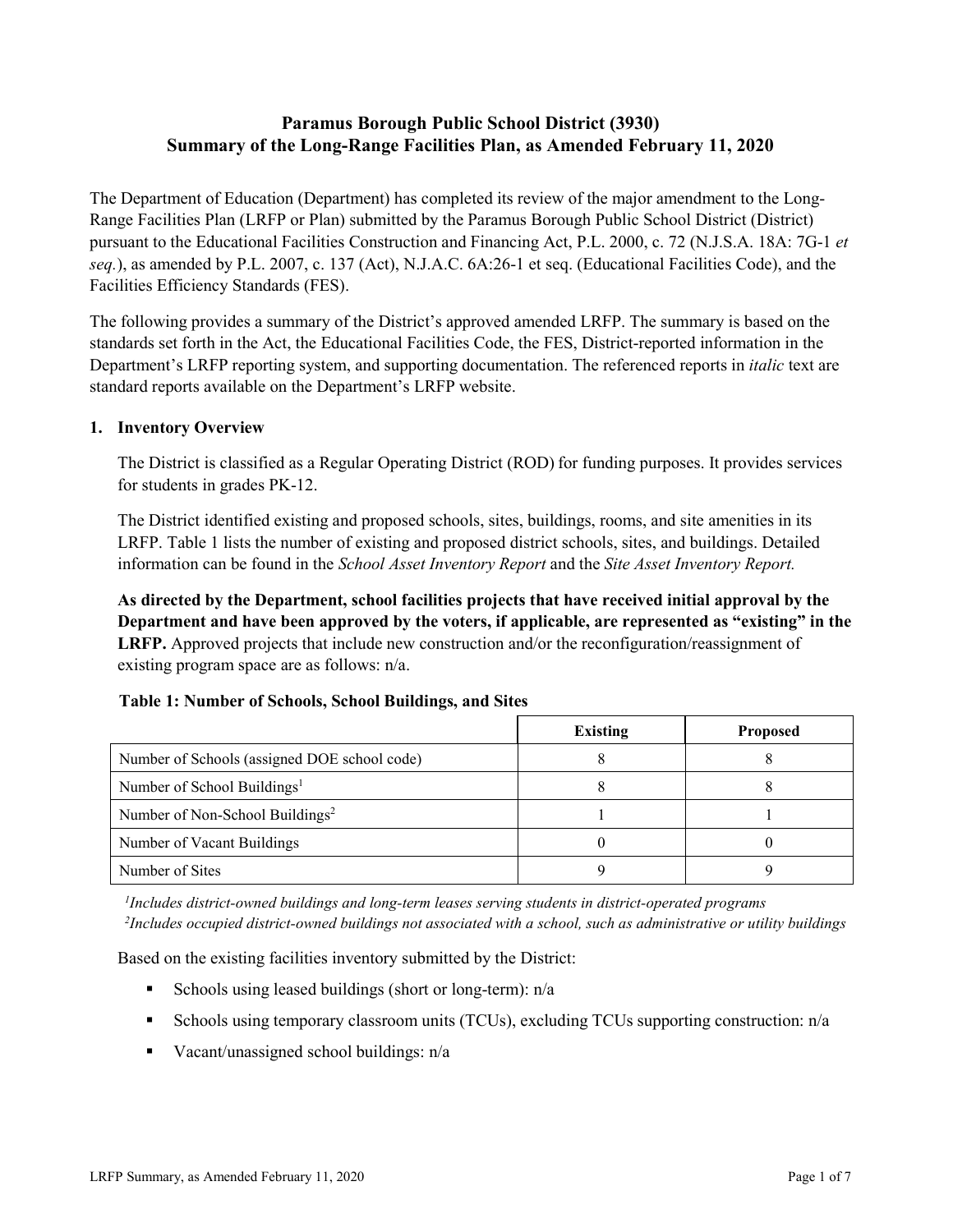**FINDINGS** The Department has determined that the proposed inventory is adequate for approval of the District's LRFP amendment. However, the LRFP determination does not imply approval of an individual school facilities project listed within the LRFP; the District must submit individual project applications for project approval.

# **2. District Enrollments**

The District determined the number of students, or "proposed enrollments," to be accommodated for LRFP planning purposes on a district-wide basis and in each school.

The Department minimally requires the submission of a standard cohort-survival projection using historic enrollment data from the Application for School State Aid (ASSA) or NJ Smart. The cohort-survival method projection method forecasts future students based upon the survival of the existing student population as it moves from grade to grade. A survival ratio of less than 1.00 indicates a loss of students, while a survival ratio of more than 1.00 indicates the class size is increasing. For example, if a survival ratio tracking first to second grade is computed to be 1.05, the grade size is increasing by 5% from one year to the next. The cohort-survival projection methodology works well for communities with stable demographic conditions. Atypical events impacting housing or enrollments, such as an economic downturn that halts new housing construction or the opening of a charter or private school, typically makes a cohort-survival projection less reliable.

**Proposed enrollments are based on a standard cohort-survival enrollment projection.** (see Part 7 Note.) Adequate supporting documentation was submitted to the Department to justify the proposed enrollments. Table 2 provides a comparison of existing and projected enrollments. All totals include special education students.

| <b>Grades</b>                | <b>Existing Enrollments</b><br>2019-2020 | <b>District Proposed Enrollments</b><br>2022-2023 |
|------------------------------|------------------------------------------|---------------------------------------------------|
| PK (excl. private providers) | 147                                      | 147                                               |
| Grades K-5                   | 1,571                                    | 1,610                                             |
| Grades 6-8                   | 871                                      | 902                                               |
| Grades 9-12                  | 1,163                                    | 1.124                                             |
| <b>Totals</b>                | 3,752                                    | 3,783                                             |

# **Table 2: Enrollments**

**FINDINGS** The Department has determined the District's proposed enrollments to be acceptable for approval of the District's LRFP amendment. The Department will require a current enrollment projection at the time an application for a school facilities project is submitted incorporating the District's most recent enrollments in order to verify that the LRFP's planned capacity is appropriate for the updated enrollments.

# **3. District Practices Capacity**

Based on information provided in the room inventories, *District Practices Capacity* was calculated for each school building to determine whether adequate capacity is proposed for the projected enrollments based on district scheduling and class size practices. The capacity totals assume instructional buildings can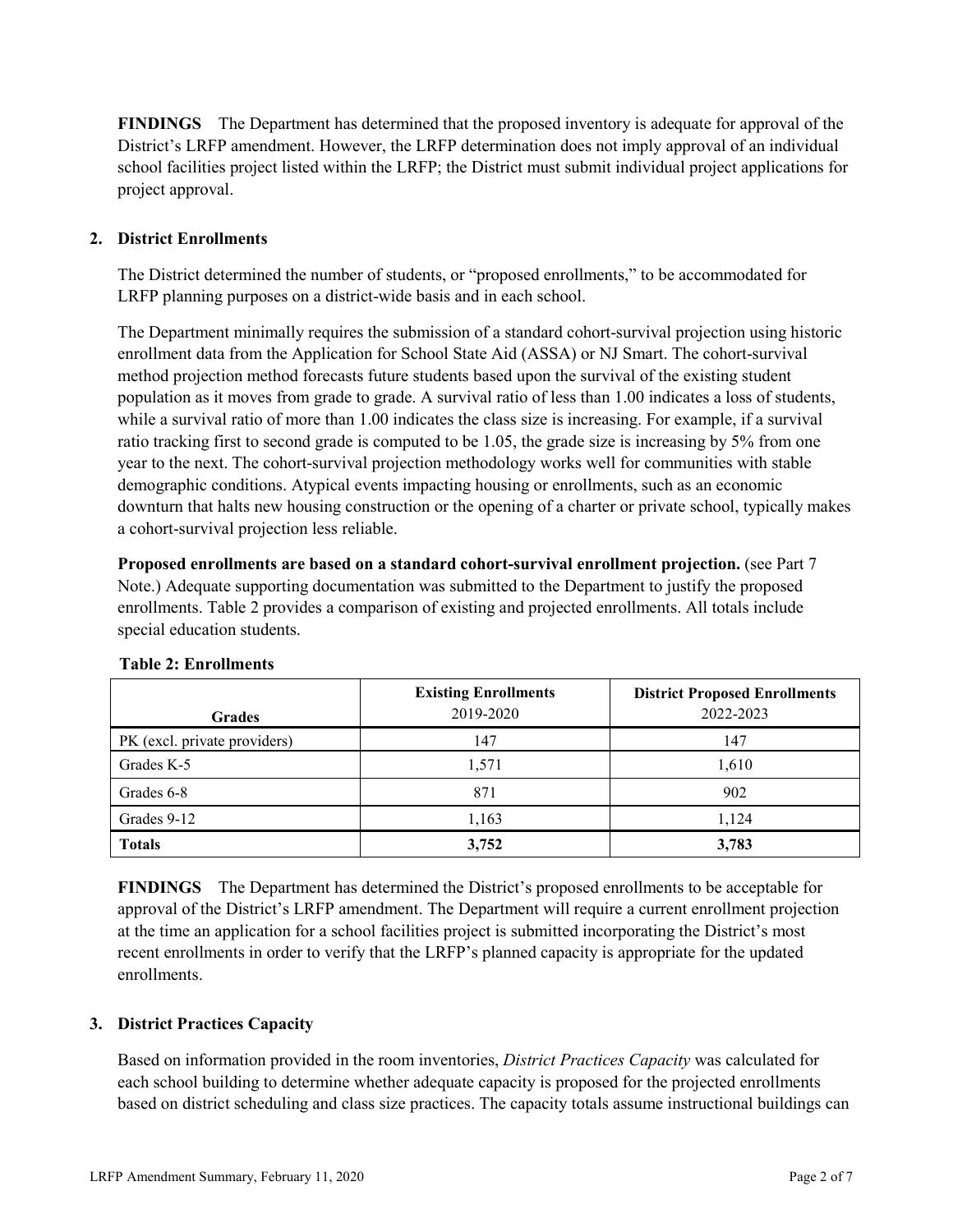be fully utilized regardless of school sending areas, transportation, and other operational issues. The calculations only consider district-owned buildings and long-term leases; short term leases and temporary buildings are excluded. A capacity utilization factor of 90% for classrooms serving grades K-8 and 85% for classrooms serving grades 9-12 is applied in accordance with the FES. No capacity utilization factor is applied to preschool classrooms.

In certain cases, districts may achieve adequate District Practices Capacity to accommodate enrollments but provide inadequate square feet per student in accordance with the FES, resulting in educational adequacy issues and "Unhoused Students." Unhoused students are considered in the "Functional Capacity" calculations used to determine potential State support for school facilities projects and are analyzed in Section 4.

Table 3 provides a summary of proposed enrollments and existing and proposed District-wide capacities. Detailed information can be found in the LRFP website reports titled *FES and District Practices Capacity Report, Existing Rooms Inventory Report, and Proposed Rooms Inventory Report.*

| <b>Grades</b>     | <b>Proposed</b><br><b>Enrollments</b> | <b>Existing</b><br><b>District</b><br><b>Practices</b><br>Capacity | <b>Existing</b><br>Deviation* | <b>Proposed</b><br><b>District</b><br><b>Practices</b><br>Capacity | <b>Proposed</b><br>Deviation* |
|-------------------|---------------------------------------|--------------------------------------------------------------------|-------------------------------|--------------------------------------------------------------------|-------------------------------|
| Elementary (PK-5) | 1,670                                 | 1,673.00                                                           | 3.00                          | 1,678.00                                                           | 8.00                          |
| Middle $(6-8)$    | 902                                   | 916.00                                                             | 15.00                         | 911.00                                                             | 9.00                          |
| High $(9-12)$     | 1,124                                 | 1,114.00                                                           | $-10.00$                      | 1,114.00                                                           | $-10.00$                      |
| <b>Totals</b>     | 3,695                                 | 3,703.00                                                           | 9.00                          | 3,703.00                                                           | 9.00                          |

**Table 3: District Practices Capacity Analysis**

*\* Positive numbers signify surplus capacity; negative numbers signify inadequate capacity. Negative values for District Practices capacity are acceptable for approval if proposed enrollments do not exceed 100% capacity utilization.*

Considerations:

- **Based on the proposed enrollments and existing room inventories, the District is projected to have** inadequate capacity for the following grade groups, assuming all school buildings can be fully utilized: n/a.
- Adequate justification has been provided by the District if the proposed capacity for a school significantly deviates from the proposed enrollments. Generally, surplus capacity is acceptable for LRFP approval if additional capacity is not proposed through new construction.

**FINDINGS**The Department has determined that proposed District capacity, in accordance with the proposed enrollments, is adequate for approval of the District's LRFP amendment. The Department will require a current enrollment projection at the time an application for a school facilities project is submitted, incorporating the District's most recent Fall Enrollment Report, in order to verify that the LRFP's planned capacity meets the District's updated enrollments.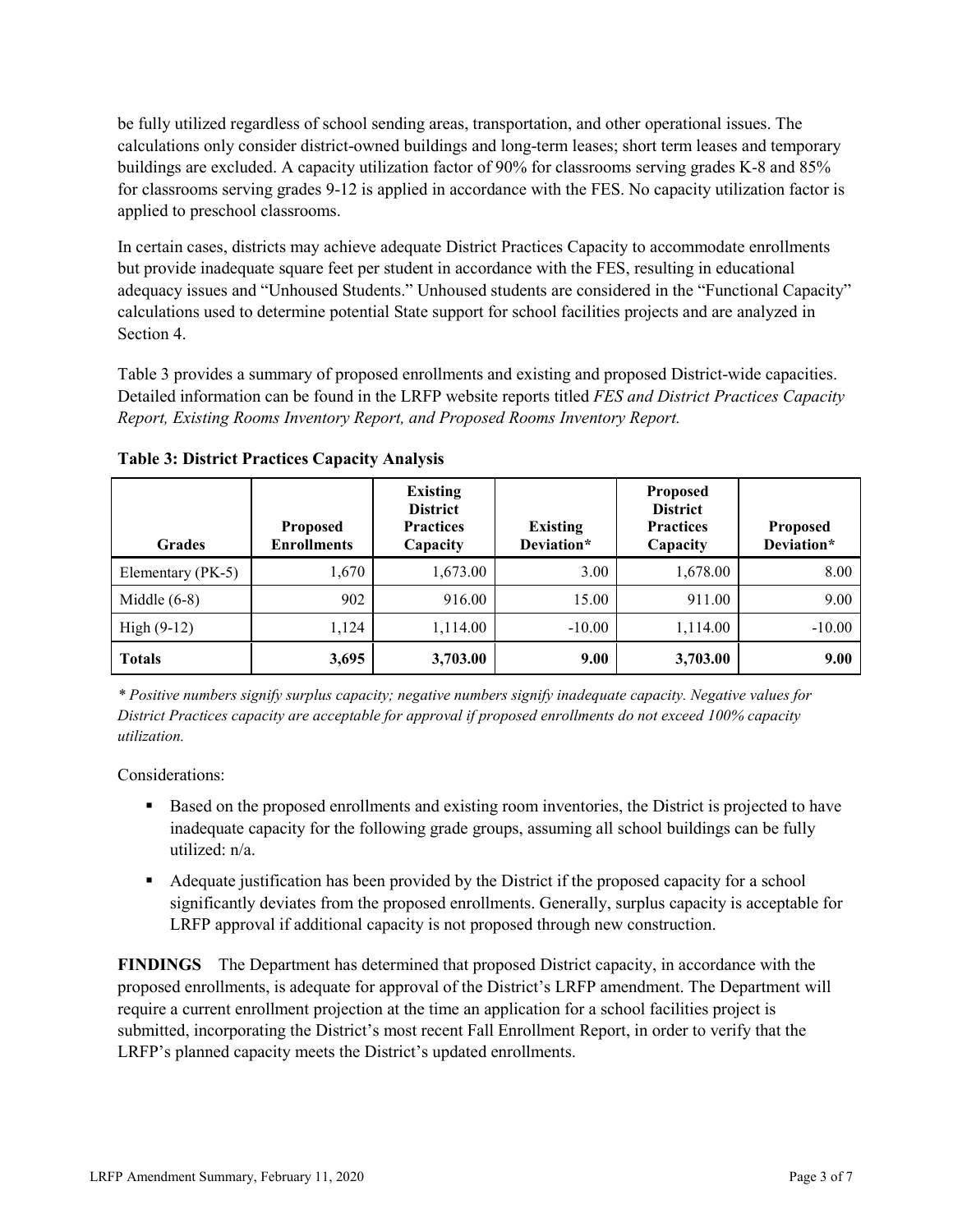#### **4. New Construction Funding Eligibility**

*Functional Capacity* was calculated and compared to the proposed enrollments to provide a **preliminary estimate** of Unhoused Students and new construction funding eligibility. **Final determinations will be made at the time of project application approvals.**

*Functional Capacity* is the adjusted gross square footage of a school building *(total gross square feet minus excluded space)* divided by the minimum area allowance per full-time equivalent student for the grade level contained therein. *Unhoused Students* is the number of students projected to be enrolled in the District that exceeds the Functional Capacity of the District's schools pursuant to N.J.A.C. 6A:26-2.2(c). *Excluded Square Feet* includes (1) square footage exceeding the FES for any pre-kindergarten, kindergarten, general education, or self-contained special education classroom; (2) grossing factor square footage *(corridors, stairs, mechanical rooms, etc.)* that exceeds the FES allowance, and (3) square feet proposed to be demolished or discontinued from use. Excluded square feet may be revised during the review process for individual school facilities projects.

Table 4 provides a preliminary assessment of the Functional Capacity, Unhoused Students, and Estimated Maximum Approved Area for Unhoused Students for each FES grade group. The calculations exclude temporary facilities and short-term leased buildings. School buildings proposed for whole or partial demolition or reassignment to a non-school use are excluded from the calculations pending project application review. If a building is proposed to be reassigned to a different school, the square footage is applied to the proposed grades after reassignment. Buildings that are not assigned to a school are excluded from the calculations. In addition, only preschool students eligible for state funding (former ECPA students) are included. Detailed information concerning the calculations can be found in the *Functional Capacity and Unhoused Students Report* and the *Excluded Square Footage Report.*

|                                                | <b>PK/K-5</b> | $6 - 8$  | $9 - 12$ | <b>Total</b> |
|------------------------------------------------|---------------|----------|----------|--------------|
| PK Eligible Students/K-12 Proposed Enrollments | 1,670         | 902      | 1124     |              |
| FES Area Allowance (SF/student)                | 125.00        | 134.00   | 151.00   |              |
| <b>Prior to Completion of Proposed Work:</b>   |               |          |          |              |
| <b>Existing Gross Square Feet</b>              | 240,437       | 169,389  | 256,207  | 666,033      |
| Adjusted Gross Square Feet                     | 233,124       | 166,138  | 254,398  | 653,661      |
| <b>Adjusted Functional Capacity</b>            | 1,845.00      | 1,258.00 | 1,685.00 |              |
| Unhoused Students                              | 0.00          | 0.00     | 0.00     |              |
| Est. Max. Area for Unhoused Students           | 0.00          | 0.00     | 0.00     |              |
| <b>After Completion of Proposed Work:</b>      |               |          |          |              |
| Gross Square Feet                              | 266,337       | 169,389  | 256,207  | 691,933      |
| New Gross Square Feet                          | 25,900        | $\theta$ | $\theta$ | 25,900       |
| Adjusted Gross Square Feet                     | 259,024       | 166,138  | 254,398  | 679,531      |
| <b>Functional Capacity</b>                     | 2,052.00      | 1,258.00 | 1,685.00 |              |
| Unhoused Students after Construction           | 0.00          | 0.00     | 0.00     |              |
| Est. Max. Area Remaining                       | 0.00          | 0.00     | 0.00     |              |

**Table 4: Estimated Maximum Approved Area for Unhoused Students**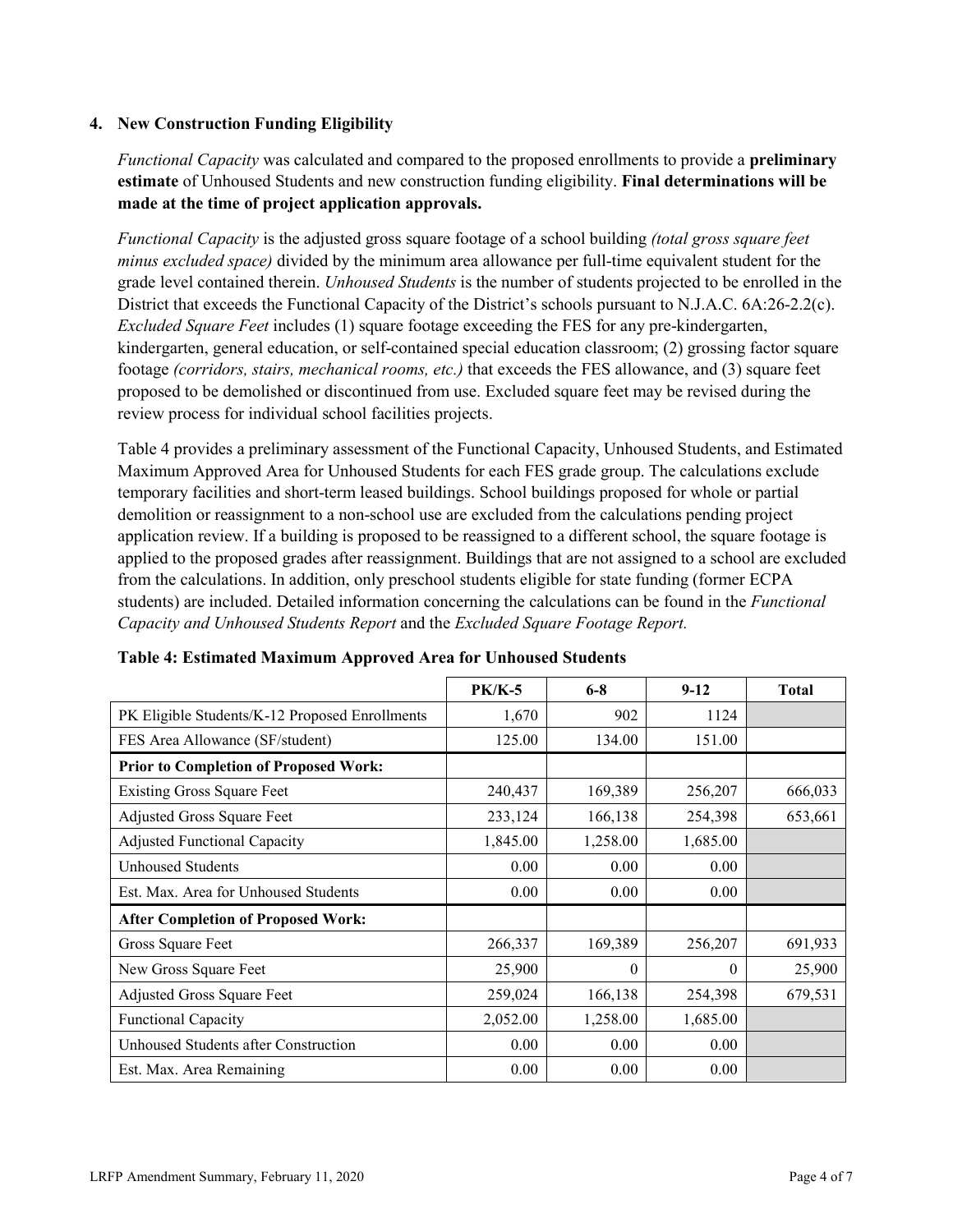Facilities used for non-instructional or non-educational purposes are ineligible for State support under the Act. However, projects for such facilities shall be reviewed by the Department to determine whether they are consistent with the District's LRFP and whether the facility, if it is to house students (full or part time) conforms to educational adequacy requirements. These projects shall conform to all applicable statutes and regulations.

Estimated costs represented in the LRFP by the District are for capital planning purposes only. The estimates are not intended to represent preliminary eligible costs or final eligible costs of approved school facilities projects.

Considerations:

- The District does not have approved projects pending completion, as noted in Section 1, that impact the Functional Capacity calculations.
- The Functional Capacity calculations *exclude* square feet proposed for demolition or discontinuation for the following FES grade groups and school buildings pending a feasibility study and project review: n/a.
- Based on the preliminary assessment, the District has Unhoused Students prior to the completion of proposed work for the following FES grade groups: n/a.
- New construction is proposed for the following FES grade groups: PK-5.
- **Proposed new construction exceeds the estimated maximum area allowance for Unhoused** Students prior to the completion of the proposed work for the following grade groups: PK-5.
- The District, based on the preliminary LRFP assessment, will not have Unhoused Students after completion of the proposed LRFP work. If the District is projected to have Unhoused Students, adequate justification has been provided to confirm educational adequacy in accordance with Section 6 of this determination.

**FINDINGS** Functional Capacity and Unhoused Students calculated in the LRFP are preliminary estimates. Preliminary Eligible Costs (PEC) and Final Eligible Costs (FEC) will be included in the review process for specific school facilities projects. A feasibility study undertaken by the District is required if building demolition or replacement is proposed per N.J.A.C. 6A:26-2.3(b)(10).

# **5. Proposed Work**

The District assessed program space, capacity, and physical plant deficiencies to determine corrective actions. Capital maintenance, or *"system actions,"* address physical plant deficiencies due to operational, building code, and /or life cycle issues. Inventory changes, or *"inventory actions,*" add, alter, or eliminate sites, site amenities, buildings, and/or rooms.

The Act (N.J.S.A. 18A:7G-7b) provides that all school facilities shall be deemed suitable for rehabilitation unless a pre-construction evaluation undertaken by the District demonstrates to the satisfaction of the Commissioner that the structure might pose a risk to the safety of the occupants even after rehabilitation or that rehabilitation is not cost-effective. Pursuant to N.J.A.C. 6A:26-2.3(b)(10), the Commissioner may identify school facilities for which new construction is proposed in lieu of rehabilitation for which it appears from the information presented that new construction is justified, provided, however, that for such school facilities so identified, the District must submit a feasibility study as part of the application for the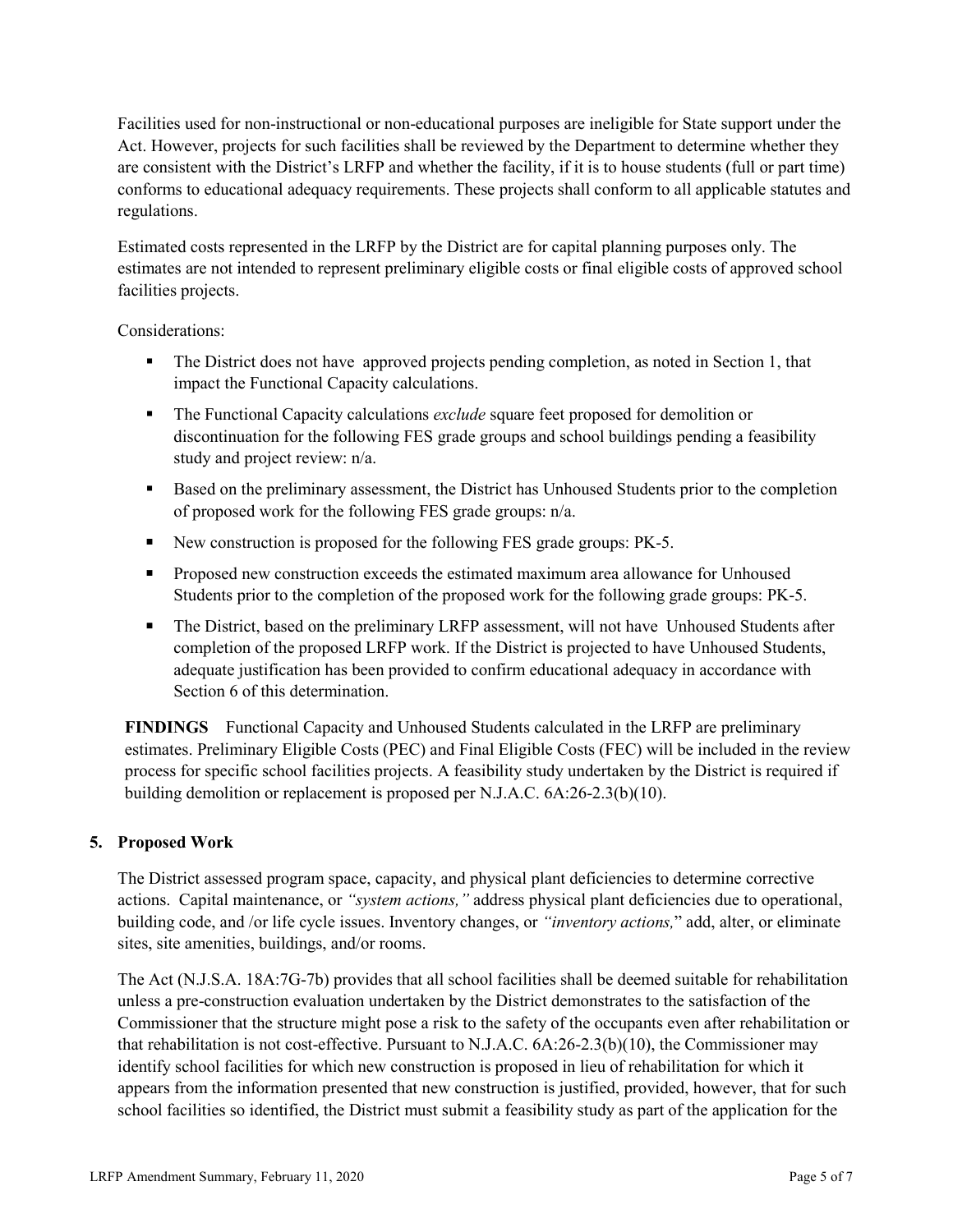specific school facilities project. The cost of each proposed building replacement is compared to the cost of additions or rehabilitation required to eliminate health and safety deficiencies and to achieve the District's programmatic model.

Table 5 lists the scope of work proposed for each school based on the building(s) serving their student population. Proposed inventory changes are described in the LRFP website reports titled *"School Asset Inventory Report and "Proposed Room Inventory Report."* Information concerning proposed systems work, or capital maintenance can be found in the "LRFP Systems Actions Summary Report".

With the completion of the proposed work, the following schools are proposed to be eliminated: n/a; the following schools are proposed to be added: n/a.

| <b>Proposed Scope of Work</b>                                                                  | <b>Applicable Schools</b>                                                                                                       |
|------------------------------------------------------------------------------------------------|---------------------------------------------------------------------------------------------------------------------------------|
| Renovation only (no new construction)                                                          |                                                                                                                                 |
| System actions only (no inventory actions)                                                     | East Brook 5-8, Memorial K-4, Paramus HS 9-<br>12, West Brook 5-8, (and Practice Field Behind<br>Library although not a school) |
| Existing inventory actions only (no systems actions)                                           | n/a                                                                                                                             |
| Systems and inventory changes                                                                  | n/a                                                                                                                             |
| <b>New construction</b>                                                                        |                                                                                                                                 |
| Building addition only (no systems or existing inventory actions)                              | n/a                                                                                                                             |
| Renovation and building addition (system, existing inventory,<br>and new construction actions) | Midland K-4, Parkway PK-4, Ridge Ranch K-<br>4, Stony Lane K-4                                                                  |
| New building on existing site                                                                  | n/a                                                                                                                             |
| New building on new or expanded site                                                           | n/a                                                                                                                             |
| Site and building disposal (in addition to above scopes)                                       |                                                                                                                                 |
| Partial building demolition                                                                    | n/a                                                                                                                             |
| Whole building demolition                                                                      | n/a                                                                                                                             |
| Site and building disposal or discontinuation of use                                           | n/a                                                                                                                             |

|  |  |  | <b>Table 5. School Building Scope of Work</b> |  |  |  |
|--|--|--|-----------------------------------------------|--|--|--|
|--|--|--|-----------------------------------------------|--|--|--|

**FINDINGS** The Department has determined that the proposed work is adequate for approval of the District's LRFP amendment. However, Department approval of proposed work in the LRFP does not imply the District may proceed with a school facilities project. The District must submit individual project applications with cost estimates for Department project approval. Both school facilities project approval and other capital project review require consistency with the District's approved LRFP.

#### **6. Proposed Room Inventories and the Facilities Efficiency Standards**

The District's proposed school buildings were evaluated to assess general educational adequacy in terms of compliance with the FES area allowance pursuant to N.J.A.C. 6A:26-2.2 and 2.3.

District schools proposed to provide less square feet per student than the FES after the completion of proposed work as indicated in Table 5 are as follows: n/a

**FINDINGS** The Department has determined that the District's proposed room inventories are adequate for LRFP approval. If school(s) are proposed to provide less square feet per student than the FES area